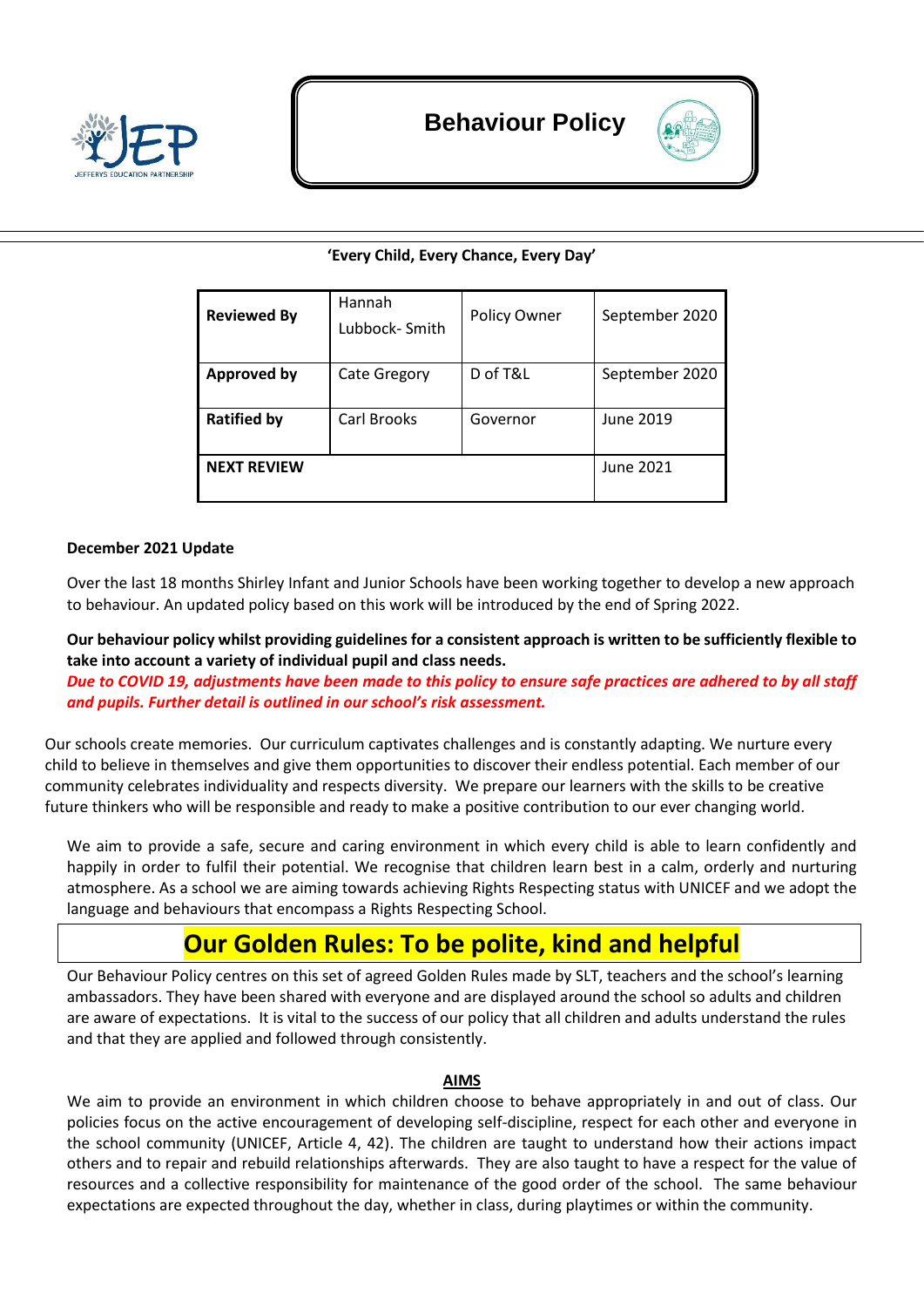We aim for children to be proud of themselves and their school.

- All individuals will show care and respect for each other:
	- Adult to child
	- Adult to adult
	- Child to adult
	- Child to child
	- All individuals have the right to be listened to and heard.
	- All individuals will have a clear understanding of the shared expectations of their own and others' behaviour. *(This includes social distancing requirements).*
	- All individuals will take responsibility for positively encouraging each other to behave in a way that fits the caring ethos of the school.
	- All individuals will try to emphasise the positive and seek positive solutions to problems.
	- All individuals will be consistent in supporting this ethos.
	- This policy will apply to ALL individuals who are involved in the life of the school

## **OBJECTIVES**

- To create a safe and caring environment
- To promote a sense of fairness and respect for the school rule and routines
- To encourage and develop empathy for others
- To acknowledge and reinforce appropriate behaviour
- To minimise disruptive and anti-social behaviour
- To criticise the behaviour and not the child
- To provide clear guidelines to reinforce behaviour expectations
- To encourage an understanding of the limits of resources and the need for collective responsibility for their care.

| We believe children have a right to:-               | Children will respect the right by:                                   |
|-----------------------------------------------------|-----------------------------------------------------------------------|
| Be listened to appropriately and be taught how to   | Talking and listening to each other and discussing any                |
| communicate with others effectively.                | issues in a polite and respectful manner.                             |
| Work without disturbance and have help where        | Being independent and focussed, asking for help when                  |
| needed.                                             | needed in an appropriate way.                                         |
| To learn in a safe, school environment.             | Moving around school safely.                                          |
|                                                     | All staff and children will be required to move around the school     |
|                                                     | following a one-way system along the corridor. Children will only     |
|                                                     | socialise with the children who are in their bubble unless directed   |
|                                                     | by a member of SLT for an unplanned risk, e.g. fire.                  |
| Have their strengths and efforts recognised.        | Sharing achievements and celebrating the achievements of              |
|                                                     | others.                                                               |
| Learn to interact as part of a social group.        | Trying to see others point of view.                                   |
| Be given clear guidelines of behaviour expectations | Following the school rules, considering consequences of               |
|                                                     | actions and take responsibility for their behaviour.                  |
| To have the opportunity to share any worries or     | Approaching adults to discuss worries/concerns and talk               |
| concerns.                                           | about their own feelings.                                             |
|                                                     | Adults will continue to promote 'bubble time' whereby children        |
|                                                     | can share any concerns or worries they may have with their class      |
|                                                     | teachers. In the first week, staff will explain to children that they |
|                                                     | may wear PPE during this time.                                        |
| Have access to appropriate well cared for           | Looking after classroom resources                                     |
| resources                                           | Children will now have their own stationary and will not share        |
|                                                     | this with their peers. They will be responsible for looking after     |
|                                                     | this respectfully.                                                    |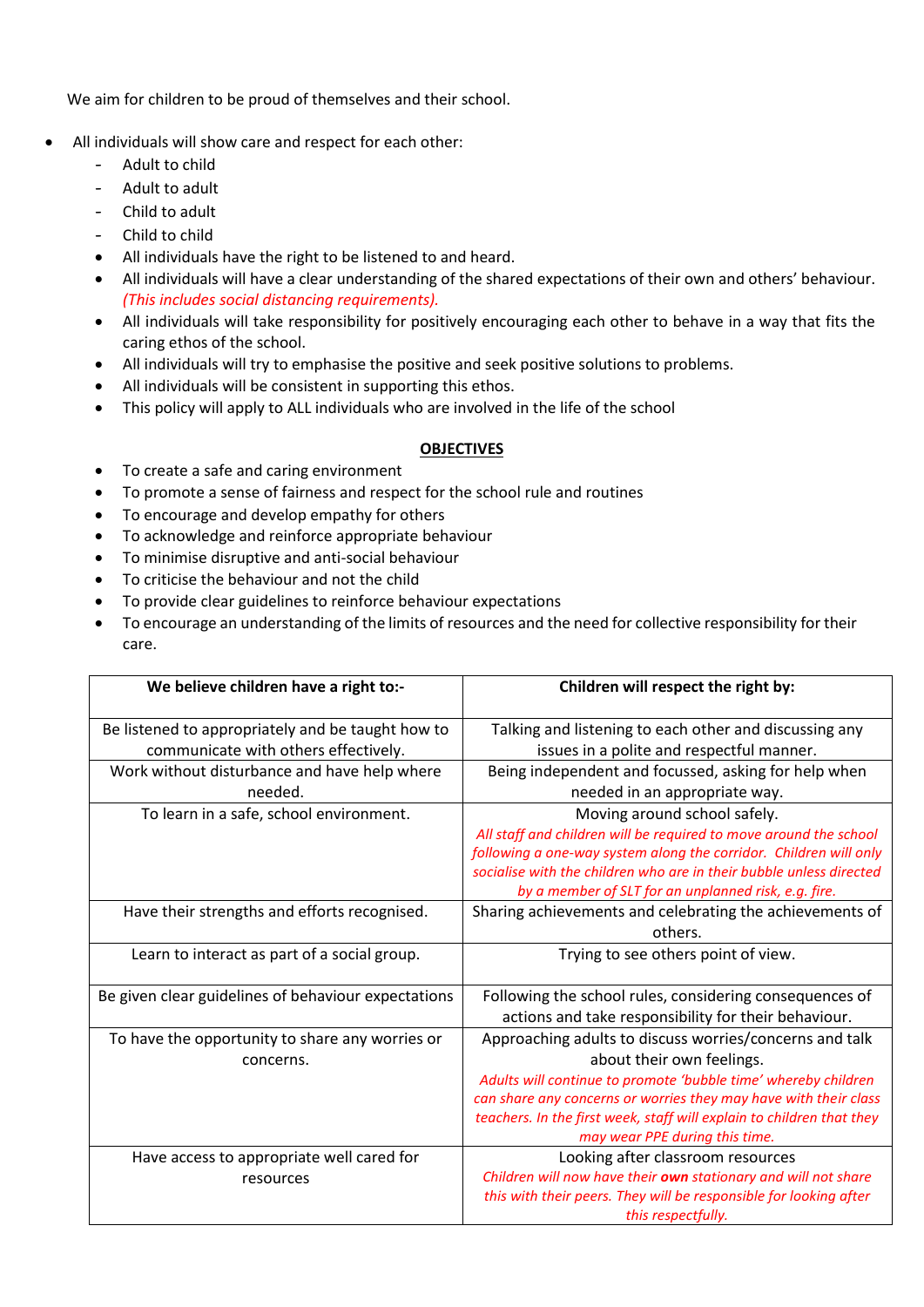| We believe adults have a right to:-     | Adults will respect the right by:                                                                                                                                                                                                                                        |
|-----------------------------------------|--------------------------------------------------------------------------------------------------------------------------------------------------------------------------------------------------------------------------------------------------------------------------|
| Expect appropriate behaviour.           | Speaking kindly and making time to listen to all sides of the<br>story. Being consistent whatever their role or time of day.<br>Facilitating the problem rather than try to solve it.                                                                                    |
| Be listened to                          | Being approachable and having the time to listen and not<br>prejudge.                                                                                                                                                                                                    |
| Teach without disruption                | Completing circle times to reinforce behaviour<br>expectations and refer to the Class charter to ensure<br>consistent practice across the school.                                                                                                                        |
| Have access to well cared for resources | To be organised when preparing resources and looking<br>after school resources.                                                                                                                                                                                          |
| Be safe                                 | To inform others of any safety matters/risk promptly.<br>Adults will strive to keep a safe distance from other adults in the<br>school to inform others if they feel uncomfortable. They are<br>required to follow procedures outlined in our school risk<br>assessment. |

(UNICEF, Article 2, 3, 13, 14)

# **RIGHTS RESPECTING SCHOOL**

The school adheres to the principles of the United Nations charter for the Rights of the child and promotes children's understanding of their rights and rights respecting actions.

We introduce puppets to the children to help reinforce the language 'right' and 'respect'. Pictures of these puppets will be displayed next to the class charter in each classroom.





Children learn through PSHE lessons, circle times and assembly times that they all have rights and with these go responsibilities towards others. *Assemblies will be virtual and be held in classroom bubbles.* Through this teaching the children are responsible for making their own charters for classes and playground. This is linked to the management of behaviour in school so that children are involved in discussing the impact of their behaviour on others. This discussion will follow a restorative approach:

- ❖ **What happened?**
- ❖ **What were you thinking?**
- ❖ **How were/are you feeling?**
- ❖ **Who do you think has been affected?**
- ❖ **What needs to happen/do you need to do now?**

Shirley Infant School LEARNING VALUES:- **Independence, Cooperation, Curiosity, Perseverance**

## **Good Practice in Encouraging Good Behaviour**

• All adults act as role models for the children.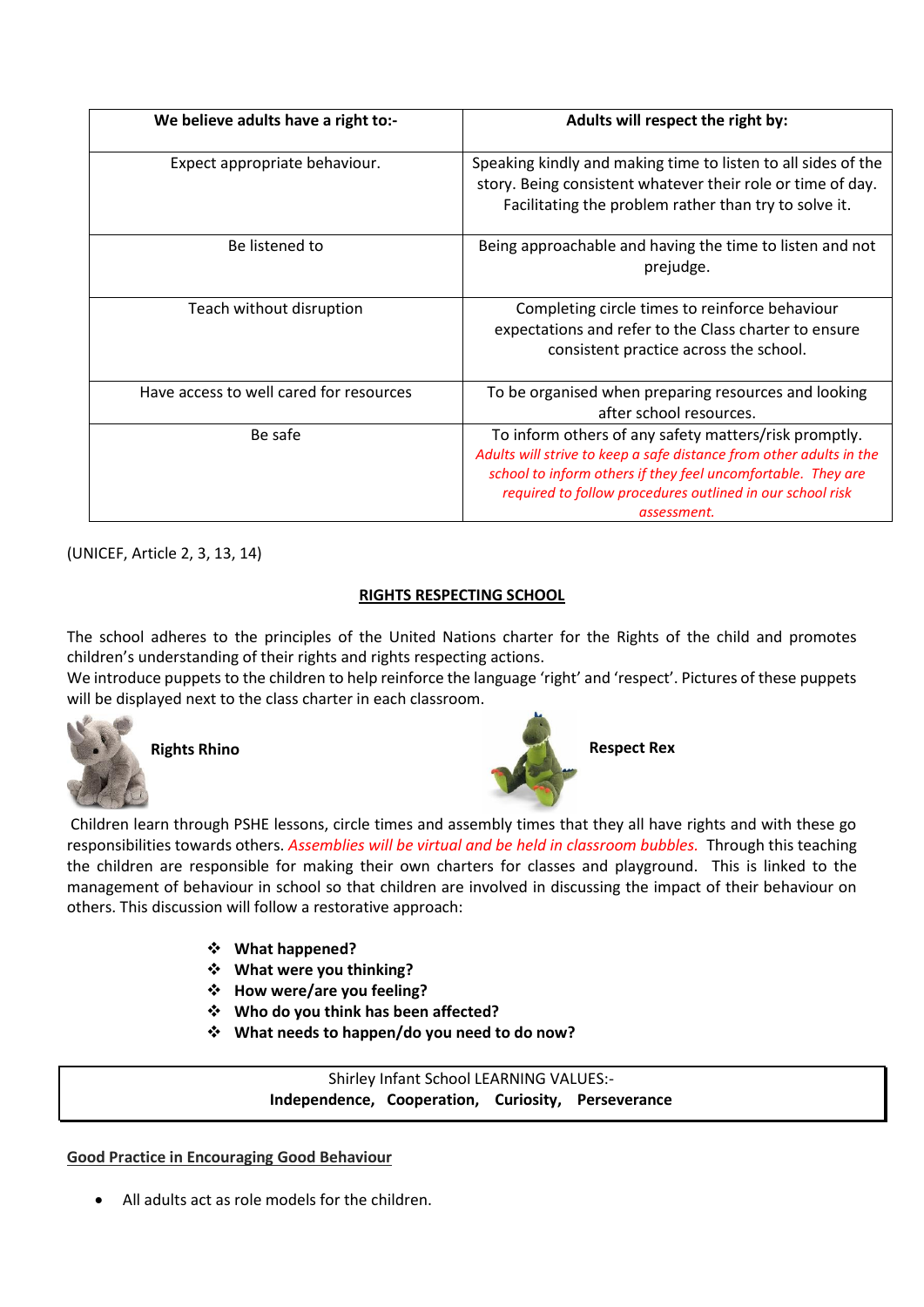- All adults use a calm, consistent, firm and fair approach.
- All adult focus on positive praise to highlight good behaviour and to encourage those who are struggling to follow what good behaviour looks like.

Children need to be absolutely clear what is expected of them so the rules need to be made explicit and appropriate behaviours will need to be taught. Adults need to give instructions positively and firmly using simple language.

Teachers need to establish clear routines in their classrooms to set the children up for success as often as possible.

At the beginning of each academic year, each class teacher alongside their class will write a class charter linked with expected Right's respecting through the school. These will be displayed clearly in all classrooms and referred to regularly through the academic year. *In addition to the class charter, each class will agree on actions to promote social distancing. These will be displayed on a rainbow next to the class charter. The children will be reminded that everybody has the right to feel safe and happy but how we respect these rights will look different in light of COVID.* 

## **Praise**

Verbal and non-verbal praise should be used frequently within the classroom and around the school by all staff who see pupils behaving well.

Verbal: Be specific so the children know what they have done well, linking with Golden Rules/Learning Puppets/Class Charters

Non Verbal*: When giving non- verbal praise, it is important the class maintain social distancing. During the first week, the class will generate a list together, e.g. thumbs up, rainbow clap, air high five etc).* 

## **Class rewards- (Golden time)**

All classes will work towards a 'class reward' by collecting marbles (or similar), these can be awarded when the WHOLE class is following the Golden Rules. The class will agree on a reward that they collectively work towards. Other class rewards may be agreed and used by individual classes/year teams to recognise and reinforce class rules/routines e.g. table points for tidying up. These are negotiable with the individual class and their teacher but, in principle, will support and promote the values and behaviours underpinning our Golden Rules and learning values. Any reward time given, will be worked towards achieving every Friday for a 20-minute session. The children and the class teacher will work together to choose the reward.

| Insert picture of behaviour<br>chart |  |
|--------------------------------------|--|
|                                      |  |
|                                      |  |
|                                      |  |
|                                      |  |

**BEHAVIOUR CHART**

In order to support positive behaviour  $\Box$  strategies all school staff use the

Behaviour Chart, and link it's use to the Rights Respect agenda.

The chart has five faces. Names are replaced in the centre at the end of every day thus ensuring a fresh start the next day.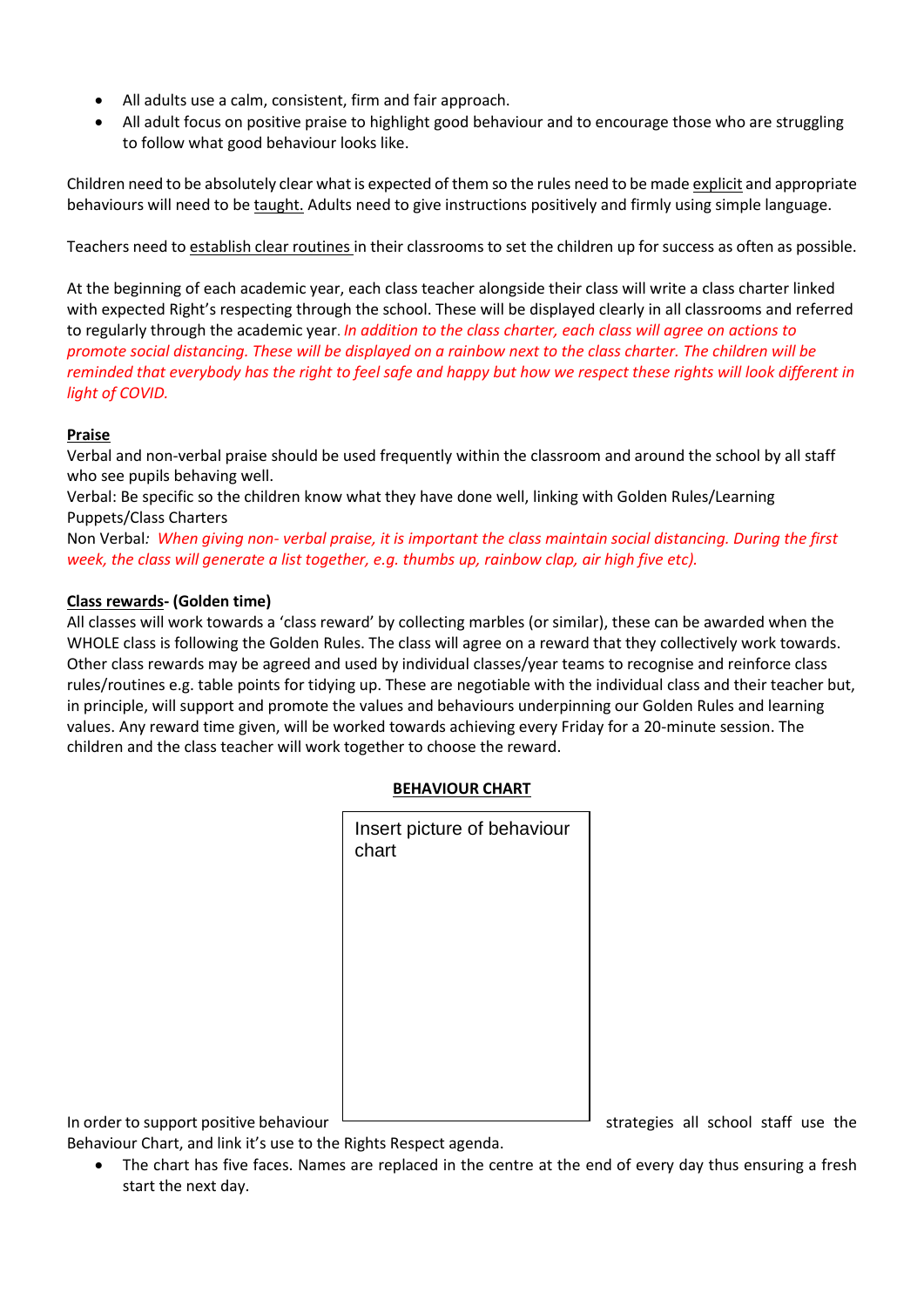- Children's names are moved along the chart **by the class teacher** to reinforce expected behaviour and for most children this positive reinforcement will be all that is required. If behaviour is unacceptable the child is warned that the behaviour is unacceptable and they are not making the right choice. If this continues the child's name is moved backwards along the chart and a sanction is put in place. If this continues again the name is moved again and a further sanction is put in place (see below). Names are replaced at the centre following a sanction ready for a fresh start to the next session.
- As long as the same numbers of steps are present, and it is visual within the classroom, individual year teams may link the design of the Visual Behaviour Chart (VBC) to current learning in the year group.

When positive behaviour or the learning values are demonstrated by the child, the class teacher or teaching assistant will move their name up to the **happy side.**

**Moving up to the happy side is showing a behaviour more than the basic expectations for that year group or child. For example, at the beginning of a school year, to reinforce good behaviour, a child's name may be moved to the happy side for saying please and thank you for receiving a snack. Once routines have been established, this will become an expectation and although the teacher may verbally praise politeness, will not move the child's name to the happy side.** 

- $\triangleright$  Acknowledge the specific positive behaviour or attitude opposed to academic outcome e.g. 'Well done for persevering in this lesson even though you found it tricky' rather than 'Well done for writing a lovely story'.
- ➢ 'Well done for making a good choice to ….'
- $\triangleright$  Adult moves name up once
- $\triangleright$  All children on the 'happy side' of the chart at the end of the school day, will receive non- verbal praise from all their peers. This might be agreed at the beginning of the day by classes, e.g. the children may decide to rainbow clap all the children on the happy side.

When a child continues to demonstrate positive behaviour, the class teacher or teaching assistant will move their name to the **very happy side.**

- $\triangleright$  Acknowledge the specific positive behaviour
- ➢ 'Well done for making a good choice to…..'
- ➢ Link to class charter and school ethos 'On our class charter it says….'
- $\triangleright$  Adult moves name up again
- ➢ When a child reaches the really happy side they are rewarded with a sticker. *This will be taken from their own basket of resources.*

We aim to encourage good behaviour through praise. However, if a rule is broken the emphasis must be put on the child taking responsibility for their actions and the following will apply: (the following consequences must be appropriate to the age and understanding of the child).

- On the sad side by playtime or lunchtime The child will miss two minutes of their play or lunchtime and they will walk with their class teacher or teaching assistant. They will need to communicate with the support of their grown-up on how to make better choices next time using restorative practice. (If a child has been on the sad side three times throughout the week, they will miss some of their golden time at the end of the week).
- On the very sad side by playtime or lunchtime This could be a supervised missing of a whole play time or timed missing of an activity like golden time. The children should be expected to use this time to consider their behaviour and be asked (through restorative approach questioning) to identify how they could avoid a similar pattern of behaviour should a similar situation arise again. Parents should be notified at the end of the day and reminded it is a new day the following day.
- **If a child continues to escalate their behaviour the following step by step system should be put into place:**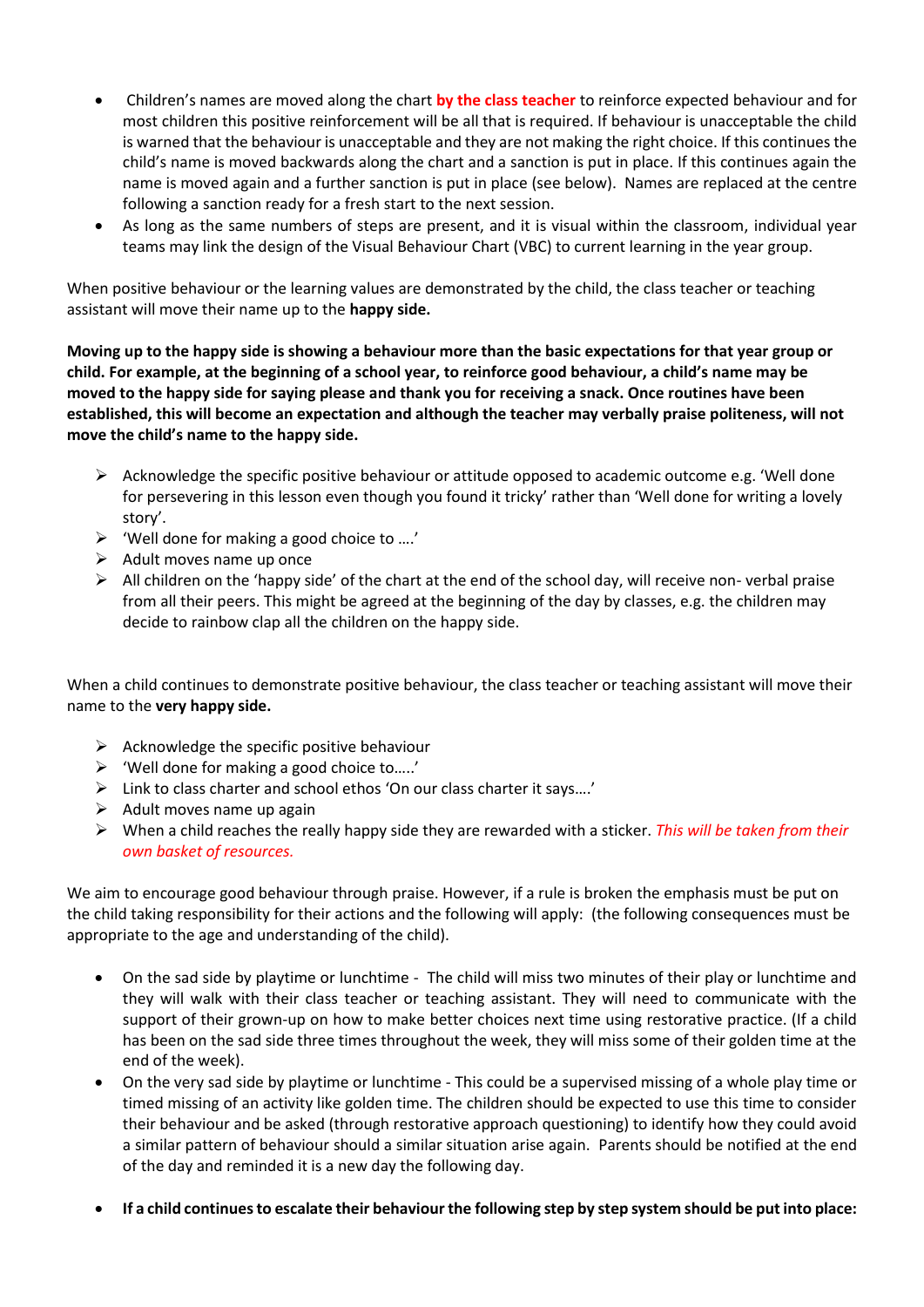**From behaviour chart the child's behaviour is escalating**



**Child gets to very sad side for second time or has not made a safe choice**



**Child is asked to go to a calm- down space in the classroom. They will be told 'You are not making the right choice to learn. Please go to the calm down space'**



**A member of SLT will come into the class bubble** *To designated seat in the classroom* **to talk to the child from a 2- [metre](http://www.google.co.uk/url?sa=i&rct=j&q=&esrc=s&source=images&cd=&cad=rja&uact=8&ved=0ahUKEwjNk-qAorTVAhWrCMAKHSkTAzoQjRwIBw&url=http://transparencia.esonora.gob.mx/Sonora/Transparencia/Poder%2BEjecutivo/Entidades/Universidad%2BEstatal%2Bde%2BSonora/&psig=AFQjCNGE_mwSRWhqwp8fYrZ-FaHYXvGgGA&ust=1501616091556891) distance.**



**If behaviour continues, the child will leave the classroom with the member of SLT.** 



**Child goes back to class for a fresh start if they are now ready to learn.**

**For very serious behaviour such as causing harm to others,** *(under COVID rules this includes spitting)* **SLT will be informed straight away opposed to following steps outlined above and they will direct the appropriate sanction***. If restraining is required to remove the child from the classroom safely, full PPE will be worm by a member of staff who are restraint trained.* 

If a child is sent to SLT we log this behaviour on CPOMS and notify of parents. Patterns would than start to be identified and the appropriate support would be in place for the child.

#### **OTHER STRATEGIES**

From time to time in particular classes or year groups, additional positive behaviour management strategies will be employed to reinforce positive behaviour. This is at the teacher's discretion but may be through year group discussion or liaison with leadership staff.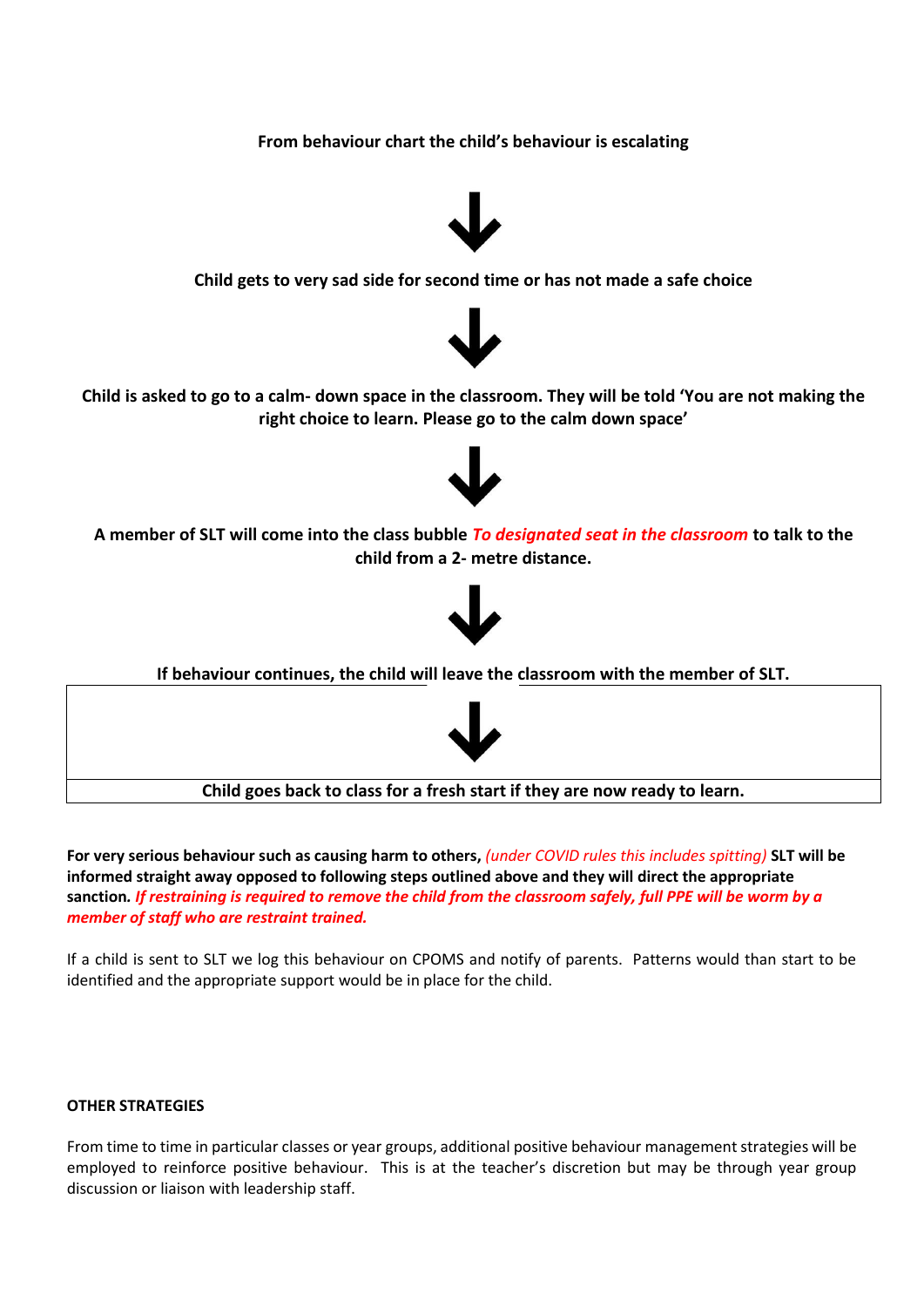- Other types of rewards like stickers and stamps may be used freely to reward good work or kind thoughtful actions. For exemplary behaviour or outstanding work the Head teacher will praise the child verbally at the door of their classroom or virtually with the learning puppet.
- Classes can be rewarded with a Head teacher's award. A collection of 5 can be rewarded with a special playtime.
- Marevllous me badges can be text home to share their child's positive achievements

**Individual positive behaviour management programmes** are to be employed where individual pupils need a behaviour management beyond the normal parameters. Parents will be informed and encouraged to work in partnership with the school. It is helpful to maintain a behaviour diary to help analyse behavioural patterns and identify any triggers. Individual children may also need a unique approach in order to avoid confrontational situations. They may also need a system of more immediate and frequent behaviour rewards, as appropriate to the child's needs. In some cases advice from an Educational Psychologist will be sought.

## **PLAYTIME AND LUNCHTIME BEHAVIOUR POLICY**

There are high expectations of appropriate behaviour at morning, afternoon and lunchtime playtimes.

- There will be adequate adult supervision, so that any problems being experienced by the children will be immediately addressed. Staff will be given appropriate guidance on expectations for each year group. *The children will have a set area to play during lunchtime and will be supervised by the adults they have been taught by (A detailed plan of what this will look like is outlined in the infant school risk assessment). All children will be required to bring a pack lunch from home and this will be eaten in their classroom. They will be supervised with the same adults they have been taught by throughout the day.*
- Adults will observe and engage with children at play and will deal with incidents in line with the school behaviour management system.
- Children will be encouraged to tell the nearest adult whenever they observe an accident or are being exposed to any undesirable behaviour from other children.
- Rough play, play fighting, fighting, or pulling of clothing will be immediately stopped and procedures will be followed

*No rough play (or any play with contact) will be permitted. If this occurs, the children involved will be spoken to immediately and any concerns will be shared with parents and the SLT team. Teachers will regularly refer back to the class charter to reinforce social distancing measures.* 

- Children are actively discouraged from retaliation in any form since this has a tendency to escalate roughness. Parents are asked not to encourage their children to retaliate but to encourage the children to go immediately to the nearest adult who will be committed to listening and to dealing with the situation as listed above.
- Children continually not meeting behaviour expectations will be interviewed by the Head of School or SLT (Senior Leadership Team). They will be reminded of appropriate behaviour and their parents will be informed. These pupils may miss one or a series of playtimes to enable them to reflect on behaviour expectations.
- A programme of behaviour management or Emotional Literacy sessions may be put in place for these pupils in discussion with their parents.
- Exemplary playground behaviour will be rewarded with stickers or having their name moved on the behaviour chart.
- Adults on duty will liaise with the class teacher in cases of either unacceptable or exemplary behaviour.
- Provision of play equipment and playground games will help to ensure that there are plenty of suitable play activities, to provide children with alternatives to undesirable games.

If a child is verbally or physically aggressive at any point they should be passed straight to a senior leader on duty. *If a child is a physically or verbally abusive to another child or member of staff, SLT will be contacted immediately and parents of the child will be notified. An internal inclusion may be used as a last resort for pupils who ignore*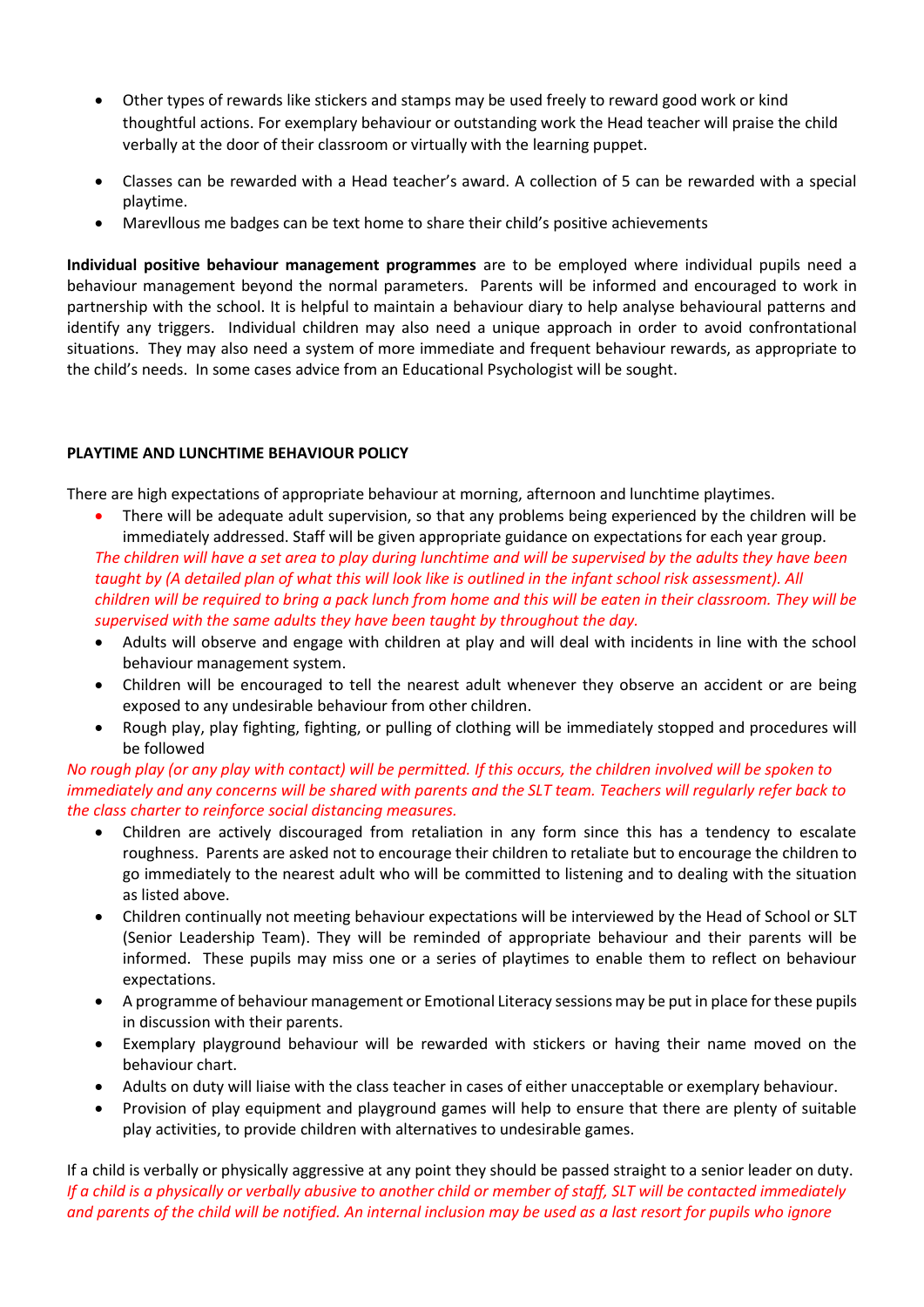## *the new procedures or willingly break the protective measures, potentially placing others in a compromised position or a position of potential danger.*

If the child is sent to a Senior Leader for these reasons CPOMs should be completed and the parent/carer should be informed by the senior leader or teacher.

If for any reason, a child finds lunchtimes consistently difficult, they may, with prior arrangement, spend their lunch and break times either with the class teacher or in the ELSA room.

This Behaviour Policy and Guidelines will be reviewed at least once a year and any changes will be agreed and communicated to all individuals in the school.

## **OUTING BEHAVIOUR**

On school outings and in public places the children will be expected to behave in a calm and sensible manner.

- When walking along the road they will be expected to walk in twos in a tight group and be polite to any other people in the vicinity.
- They will be reasonably quiet in order that they may hear instructions quickly.
- They will be expected to respond to instructions and be aware of safety issues.
- On coaches they will be expected to be aware of the role of the coach driver and to keep to a noise level conducive with the safety of the journey.
- They will be expected to be polite to the driver and to any other member of the public.
- Any unacceptable behaviour or behaviour endangering themselves or others will be dealt with at the time by the nearest member of staff with warnings and closer observation.
- As always a positive approach will reward acceptable behaviour with praise.
- In certain cases where the pupils are on an individual behaviour management plan the teacher should prepare an individual risk assessment with additional plans and procedures which should be discussed, agreed and signed by the HT and Parent ahead of the outing.

Every effort will be made to enable inclusion in all the activities

#### **Individual challenging behaviour**

Our behaviour policy, whilst providing guidelines for a consistent approach, is written to be sufficiently flexible to take into account accommodation of a variety of individual pupil and class needs. Occasionally some children may regularly exhibit behaviour that is not consistent with the school's expectations and is therefore unacceptable.

However, it needs to be recognised that when a child behaves in an unacceptable way there is an underlying reason and we need to look for the causes or triggers. This will involve tracking behaviour patterns and identifying the behaviour that needs to be targeted. In consultation with Year leader or SLT you may consider to use an individual behaviour plan to target the challenging behaviours displayed. We recognise that extreme behaviours and significant changes could trigger safeguarding concerns.

It is important to recognise that pupils should not be sent out of the classroom unless they are seriously disturbing the learning of others and at this point they will be removed by a member of the SLT*. If a child needs to be removed from the classroom for displaying unsafe choices, a member of SLT will be called and will remove the child. Full PPE will be worn before any contact is made. The school head teacher's office will be moved to the school library and if help is required an adult from the 'bubble' can call for assistance. In addition, internal phone devices will be available for staff to use in case of an emergency.* 

This is because we believe in promoting pupils' sense of belonging within the classroom.

It is imperative for the success of individual behaviour plans that everyone working with the pupil is made aware of the specific plan' including lunchtime staff these plans will be reviewed half termly and shared with all staff. Any staff member working closely for pupils who display challenging behaviour there will be a child and adult risk assessment written to ensure the safety of pupils and staff, these will verbally be reviewed weekly by a member of SLT and formally reviewed half termly and up dated on the risk assessment.

See Appendix B for the systems and progression for individual challenging behaviour.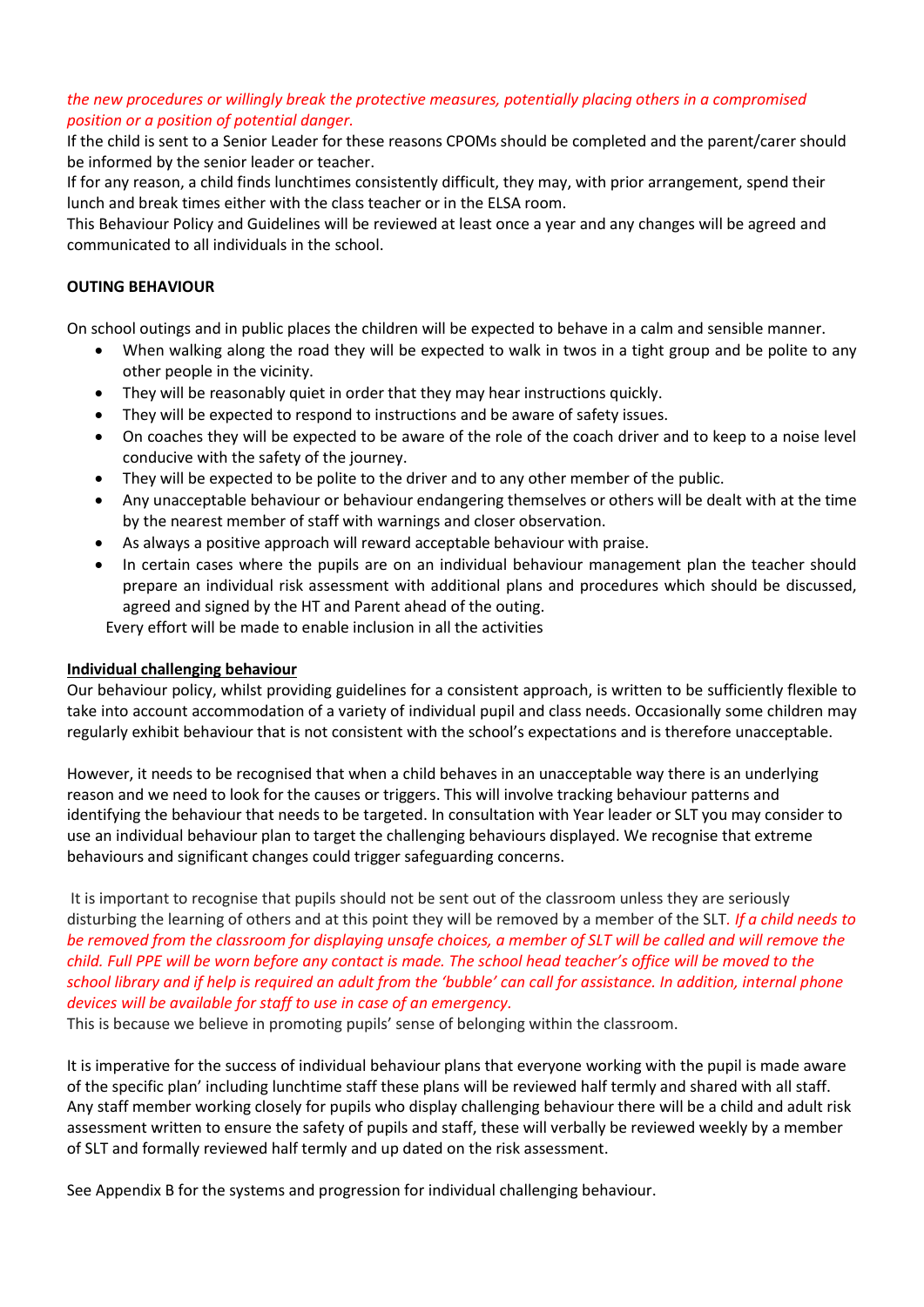## **SERIOUS BEHAVIOUR CONCERNS**

If a child breaks a rule by behaving in any of the following ways, the child will receive an instant Consequence and will be referred to SLT and Year leader:

- Leaving the school premises without permission
- Showing extreme and threatening aggression
- Physically hurting another child or an adult
- Bringing in weapons or paraphernalia that may hurt others or intend to threaten others

Depending on the severity of the behaviour and the child's response, the senior leader in charge may decide on an immediate short-term exclusion or an internal exclusion on the following day. Length of short-term exclusions will depend on several factors at the Headteacher or Director of teaching and learning discretion. All exclusions must be agreed by the Headteacher and in line with our Exclusions Policy.

If exclusion is not deemed to be appropriate, there will at least be a phone call home by a senior leader to inform the parents/carers of their child's unacceptable behaviour and to ask them to arrange to meet a senior leader and the class teacher. If, after this meeting, the child continues to make poor behaviour choices, the child's parents/carers may be called in agreement with a senior leader to collect him/her and there may then be a shortterm exclusion.

The adult who was with the pupil at the time of any misdemeanour must complete a CPOMs record as soon as possible following the incident. I the child has brought on to the school premises a weapon, drugs or other paraphernalia that may cause harm to others, the school will follow the guidelines in place.

Following a short-term exclusion, the provision and needs of the pupil will be assessed. The school will liaise with suitable outside agencies in order to ensure the environment and systems are in place so that the pupil has a successful return to school. A reintegration meeting with parents, child and senior leader will be held to discuss the planned provision for the pupil. There may also be a Behaviour Contract agreed.

Modifications that may be made to support the child are: independent work station, one to one support, counselling, ELSA sessions, changes to the environment within and beyond the classroom and/or a reduced timetable. The arrangements that are put into place will be reviewed on a weekly basis to ensure that the needs of the pupil are continuously being met.

In line with the school's Inclusion Policy and Exclusions Policy, permanent exclusion would only be considered after extensive use of behaviour support and in discussion with a range of agencies. It will be used if deemed necessary in consultation with the Local Governing Committee and Trust Board.

This Behaviour Policy should be supported through class circle time, PSHE, Emotional Literacy, assemblies, ELSA time/group work, pair or group work in lessons, celebrating good news/behaviour, compliments …… in fact, in every possible positive way which promotes good behaviour and reflects the caring, supportive ethos of our school.

#### **Permanent and Fixed Term Exclusions**

The school adheres to the current guidance on Social Inclusion. It is rarely necessary to exclude a pupil for unacceptable behaviour except in extreme circumstances. Where this is necessary the Head teacher and/or Director of teaching and Learning lead may exclude from school for one or more fixed periods. The Head teacher and/or Director of teaching and Learning lead may also exclude a pupil permanently.

If an exclusion becomes necessary the parent will be informed immediately. The reasons will be explained and advice given to parents regarding representations that can be made. The Headteacher will also inform the Chair of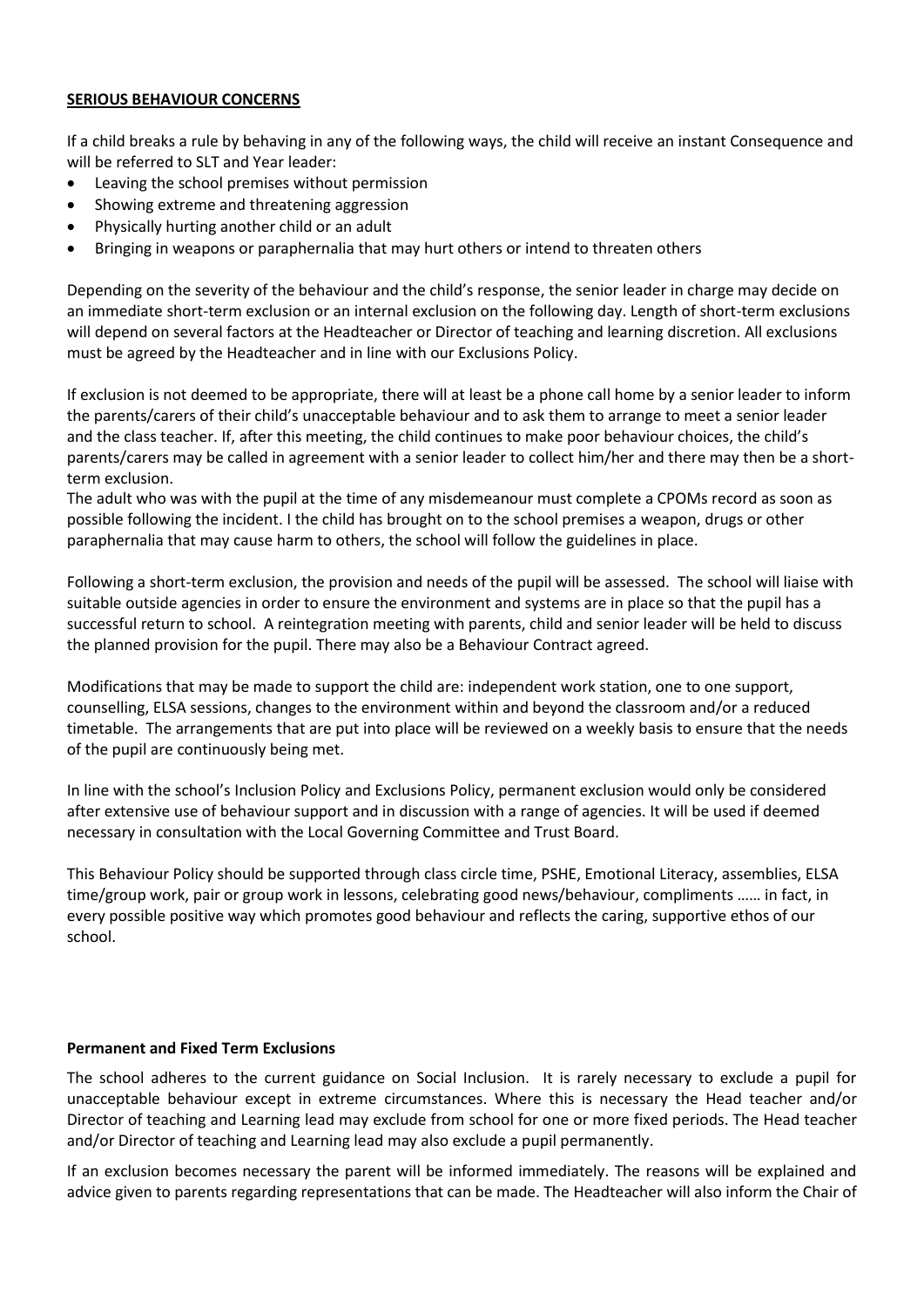Governors and the LA giving details of the exclusion. The Chair of Governors will review the decision if necessary. (See Exclusions Policy).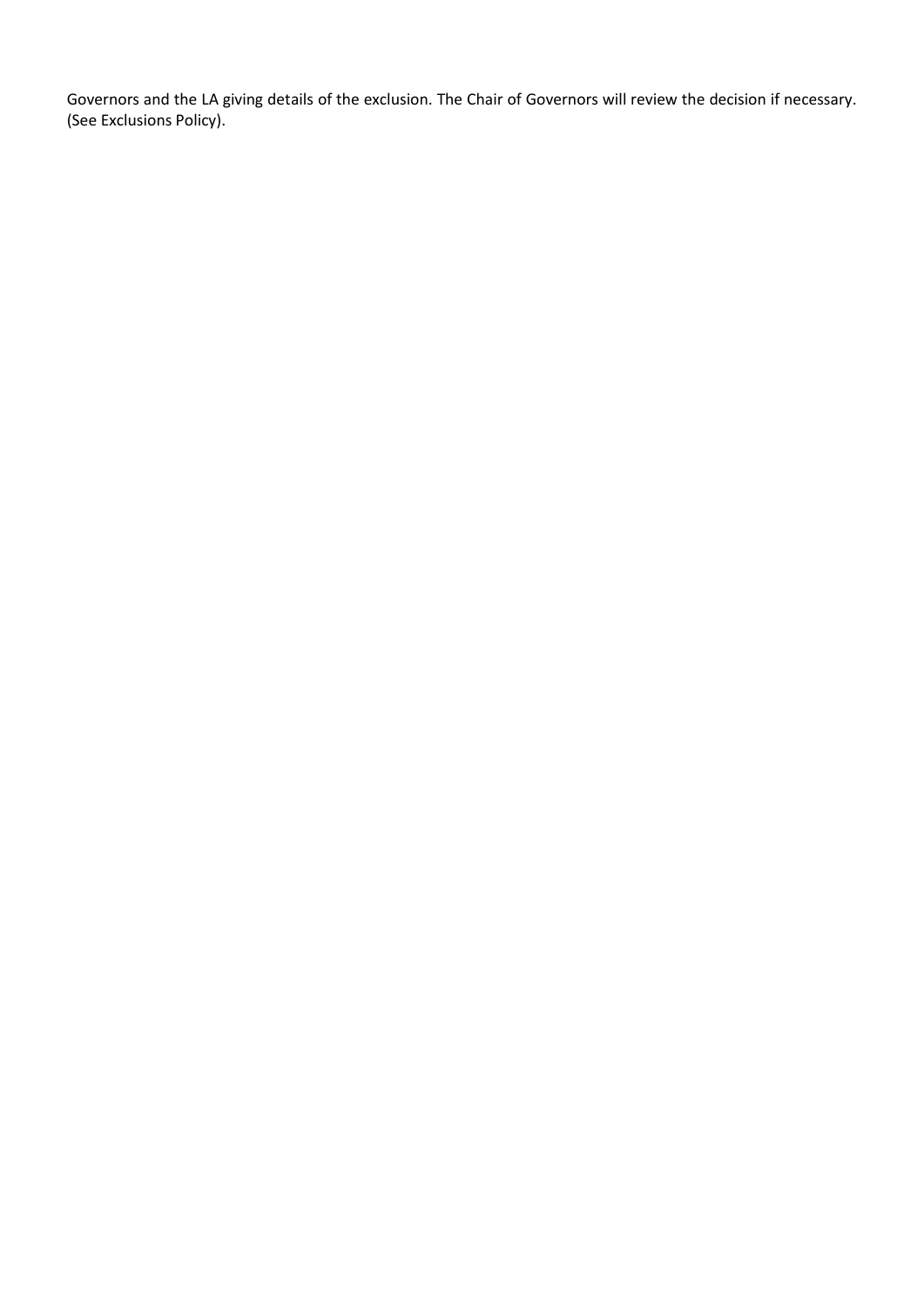# Appendix B Systems and progression to be used for pupils displaying challenging behaviour

At each stage through the process, parents and carers need to be involved and informed of concerns regarding behaviour. At all stages of the process the class teacher is responsible for the outcomes of the pupil, ensure plans a reviewed regularly and curriculum provision is adapted to meet their needs.

## Stage 1

## **For any pupil who:**

• Needs some modifications to be supported in learning / behaviour e.g. behaviour chart / rewards / specific SEN intervention

Individual learning plan (ILP)or ELSA target form to be completed by class teacher to support the learning in consultation with the child, teacher, teaching assistant, Inclusion Manger and parent/carer.

- Child's needs have been identified and targets set to develop personal, social and emotional and behavioural needs.
- As inclusive classroom practice, this is the initial step a teacher needs to complete to support a child to access their learning.

## Stage 2:

## **For any pupil who:**

- Is consistently working outside the boundaries of classroom behaviour management strategies and the school behaviour policy.
- Has regular senior leader intervention and involvement due to displays of challenging behaviour.
- Is at risk of a fixed term exclusion.

## **The following forms and processes must be completed:**

- 1. A team review meeting with senior leader and all staff who work with the pupil
- 2. Assessment and observation of need to be carried by Inclusions team, this is to include behaviour patterns and audit of weekly behaviours in order to guide and inform the risk assessment and writing of challenging behaviour plan.
- 3. **Challenging Behaviour Management Plan** with smaller steps/targets & more frequent/specific rewards, needs to be completed by class teacher in liaison with the Head teacher and shared with the child, the parent/carer and all the adults working with the child. This is to be formally reviewed and shared half termly.
- 4. When a child has made positive changes to their behaviour and it is deemed by the school to no longer have a Challenging Behaviour plan, the plan will be formally closed and signed by the Head Teacher and parents. If a child transfers to a new year group whilst a Challenging Behaviour Management Plan is in place, all current best practice identified for the individual child will continue and the new class teacher will take responsibility for its review.

## Stage 3:

## **Any pupil who:**

- Is not responding to the above processes
- Has been restrained for their own or others' safety

## **The following forms and processes need to be completed:**

- 1. A team review meeting with senior leader and all staff who work with the pupil
- 2. Referrals to outside agencies to be agreed as appropriate
- 3. **Risk Assessment for adult and child, and Behaviour Ladder** to be completed by Head Teacher and shared with all staff. This is to be verbally reviewed weekly and formally reviewed half termly.
- 4. When a child has made positive changes to their behaviour and it is deemed by the school to no longer have a Risk Assessment or Challenging Behaviour plan, both the plan and risk assessments will be